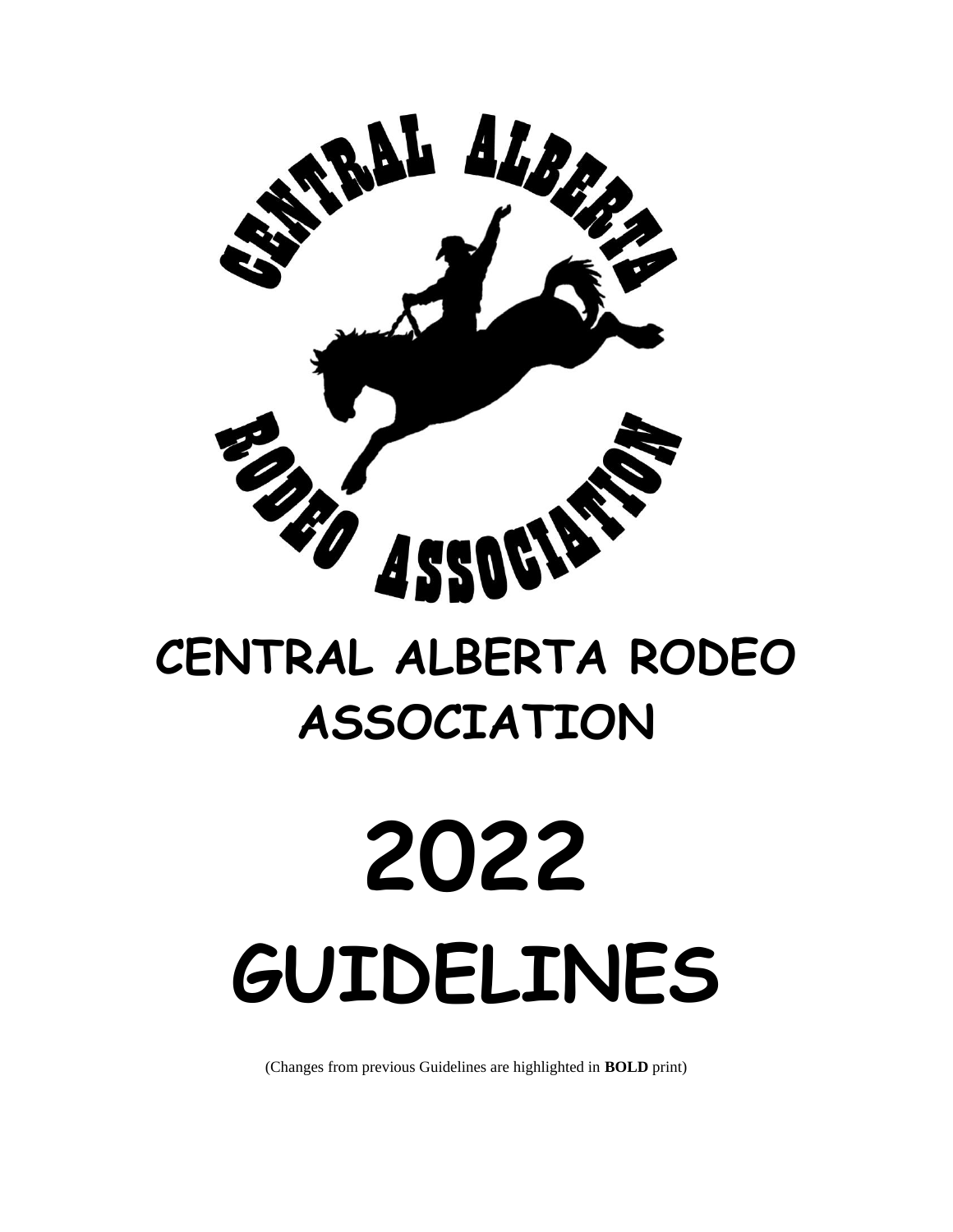

# **CENTRAL ALBERTA RODEO ASSOCIATION**



# **I. GENERAL RULES AND REGULATIONS**

- 1. Membership in the association shall be limited to persons interested in furthering the objects of the association and shall consist of anyone who does not presently hold a current CPRA or PRCA card. No pro cardholders can join the association until their card has lapsed for a period of one year. The application for admission as a member must receive the approval of one of the directors of the association.
- 2. A Junior member is defined as any member 15 years of age or under as of the first day of January of the current year.
- 3. A Junior/Senior member is defined as any member 15 years of age or under, that has purchased a Junior/Senior membership and can compete and qualify for points in Senior Events
- 4. The annual membership fee shall be determined by the Board of Directors.
- 5. Membership in the association does not guarantee entry in the association rodeos.
- 6. No Points will be awarded unless the membership is paid prior to competing.
- 7. Each local rodeo committee is responsible for the operation of their individual rodeos and contestants are required to abide any rules set out by these committees.
- 8. Each rodeo committee shall keep track of all turnouts and provide the names to the Secretary-Treasurer, who shall compile a list to be known as a blacklist. A copy of such black list will be provided to each rodeo committee for use at their discretion.
- 9. In the event of a default in payment to any local rodeo committee or the association, no points will be awarded to the member. Clearing of those accounts will re-instate the points. However, two defaults in payments could cause the membership to be revoked at the discretion of the Board of Directors.
- 10. Turn Outs by contestants are allowed until Monday by 8 pm before the rodeo. Any contestant who wishes to turn out without paying fees after Monday must provide a vet or medical certificate or must pay fees entry.
- 11. Any Senior member or Junior member (as a result of their parent/guardian) may be fined, suspended or both, from the association for any of the following offenses:
	- a. Non-payment of entry fees.
	- b. Attempting to fix, threaten, bribe, influence or harass the judges or management at any time between the opening and closing dates of a rodeo, in or out of the arena, or for talking with a judge or timer while an event is in progress.
	- c. Conduct or speech of any kind detrimental to the best interest of the association or the sport of rodeo.
	- d. Failure to abide by or disobedience of the articles, by-laws and or rules of this association.
- 12. In the event of an offence being reported to the Board of Directors, a review will be held by the Directors and the member will be notified and a follow up letter sent to the member, specifying the particulars reported and indicate the punishment decided upon by the Board of Directors.
- 13. Failure to understand the guidelines will not be accepted as an excuse.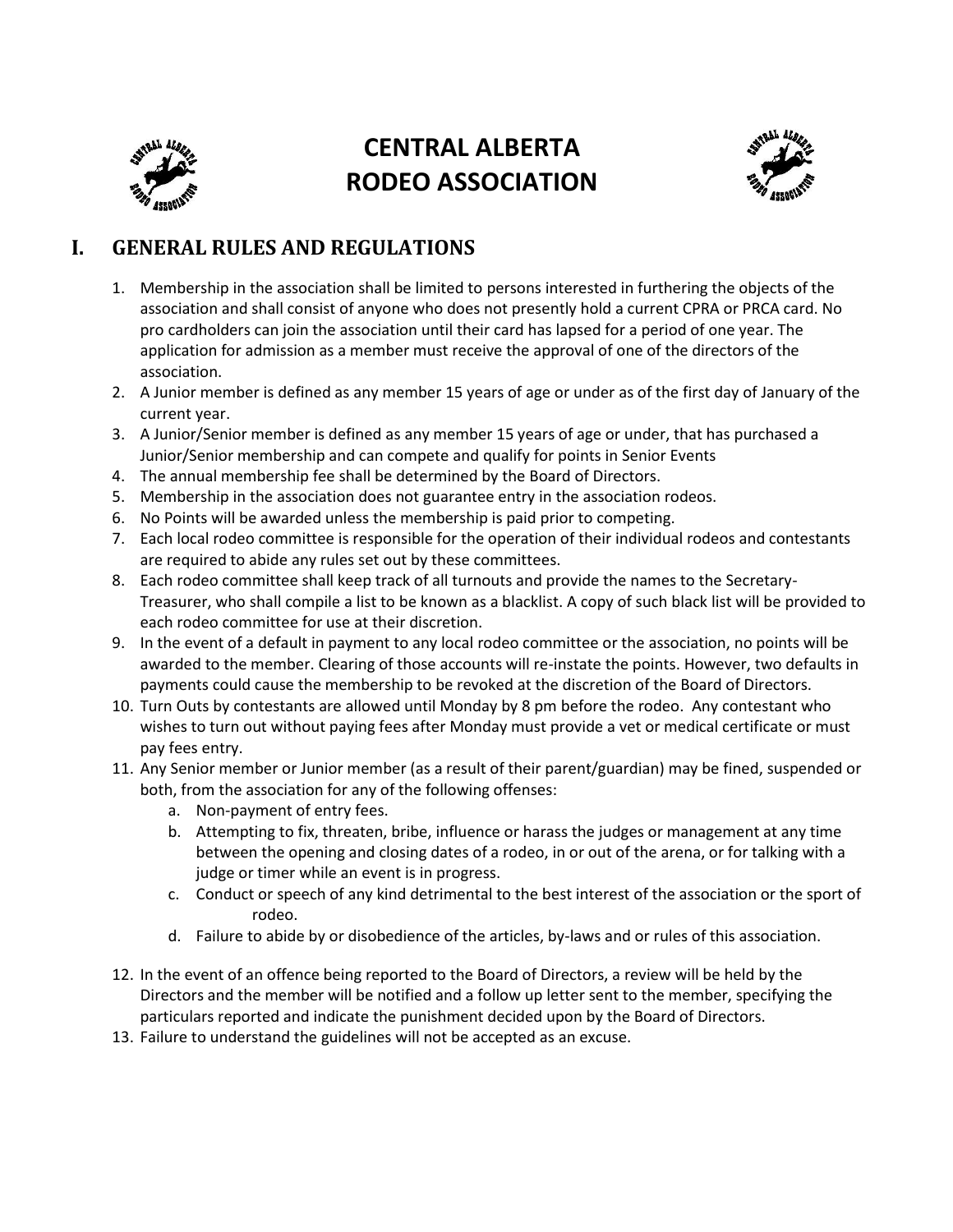14. Points will be kept for members in good standing from each rodeo. All points will be awarded to members.

**FOR EXAMPLE:** If a non-member wins first in an event and a member places second, the member placing shall receive placing points for the second-place finish, etc. The points will be awarded as follows:

- 60 points 1st 50 points 2nd 40 points 3rd 30 points 4th 20 points 5th 10 points 6th
- 15. Contestants are required to wear western attire while in the arena and chute area. Western attire is defined as: Wrist length cuffs and collars, Hats or Helmets must be worn at all Rodeos and must be on head when entering the arena**. At the judges or committee's discretion, if contestants are not dressed appropriately, they can be asked to leave the arena or disqualified from competing in the rodeo.**
- 16. A horse not entering the arena, at the judge's discretion, may be flagged out.
- 17. All catches must be declared legal catch at each individual rodeo.
- 18. Any grievances or concerns must be presented in writing to the event director only.
- 19. High Point definitions shall be as follows:

**Senior High Point:** A Senior or Junior/Senior member must receive points in a minimum of two Senior sanctioned events by year end to qualify for the Senior High Point

| The following events are sanctioned for Senior Members: |                                |
|---------------------------------------------------------|--------------------------------|
| Saddle bronc                                            | Ladies Barrels                 |
| Bareback                                                | Team Roping (Header or Heeler) |
| <b>Bull Riding</b>                                      | Ladies Cow Riding              |
| Tie Down Roping                                         |                                |

**Junior High Point:** Junior member's total points from any sanctioned junior event will be counted for the Junior High Point. No points from Senior events will be included.

**However, the member must receive points in two different sanctioned Junior events.** The following events are sanctioned for Junior Members:

| 7 - 12 Steers        | 13 - 15 Barrels               |
|----------------------|-------------------------------|
| 13 - 15 Steers       | 12 and Under Breakaway Roping |
| 12 and Under Barrels | 13 - 15 Breakaway Roping      |

- 20. In the event of a tie for points at year end, the tie will be a rope-off or ride off. If one of the individuals involved in the tie is absent, a toss of the coin will decide. High point ties will be decided by the toss of a coin.
- 21. In all team events, only members with CARA memberships will be awarded points.
- 22. If a Junior member is competing in both age groups, he/she will only receive points in their own age group.
- **23. Junior/Senior members in Barrel Racing may only enter one event (age group) per rodeo. The member may change from Junior to Senior events in separate rodeos.**
- **24. Rodeo Committees can take up to a maximum of 20% off entry fees for payout**
- 25. These general rules and regulations for membership and event guidelines may be amended or added to upon the agreement of the Board of Directors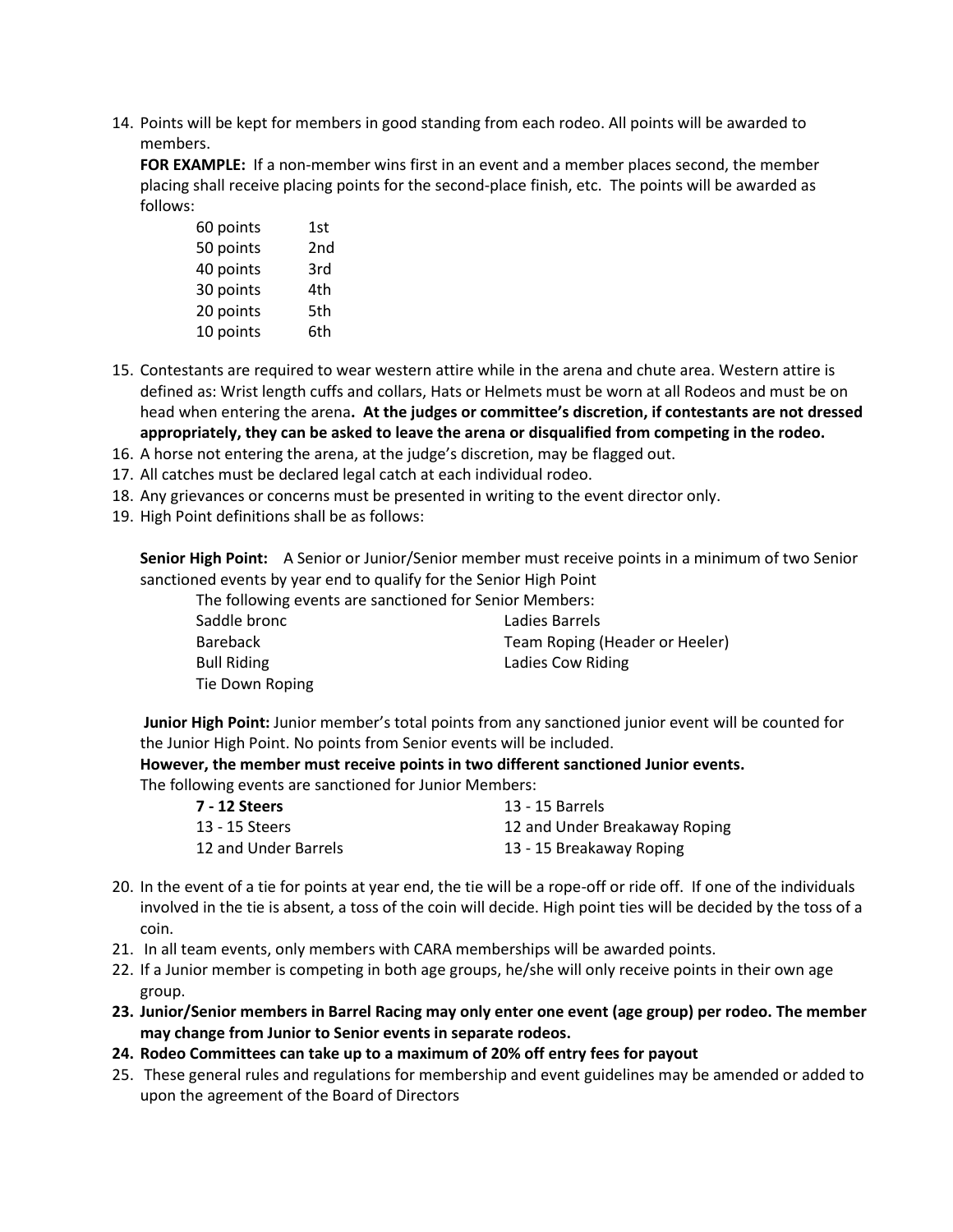# **II. FINALS GUIDELINES**

# **a. Qualification**

i. In order to compete at the finals in any event, you have to have competed in that event in at least one of the current season CARA sanctioned rodeos as a member. Finals does not count as a rodeo.

ii. It does not matter if you bucked off or didn't catch, you just must have paid entry fees and competed.

iii. You also have to be in member in good standing

# **b. Pay Out**

- i. If there are no qualified rides or times in an event, no money will be paid out. This money is not rolled into the other day or average payout
- ii. The payout will be: Day  $1 = 40\%$  of entry fee; Day  $2 = 40\%$  of entry fee; Average 20 % of entry fee + added money
- iii. Day Pay Out will be
	- a. Less than  $10 3$  places
	- b.  $10 19 4$  places
	- c. 20 29 5 places
	- d.  $30 39 6$  places
	- e. 40 50 7 places
	- f. 50 plus 8 places
- iv. Average Pay Out will pay double scores or times first, then single scores or times
- v. Average Pay Out will be:
	- a. Average Pay Out will be to
	- a. Less than  $10 3$  places
	- b.  $10 39 4$  places
	- c. 40 or more 6 places

# **II. GENERAL EVENT GUIDELINES**

- 1. Humane Treatment of Livestock
	- a. Excessive abuse of ANY livestock will result in disqualification and/or a fine of \$100.00
	- b. No locked rowels or sharpened spurs may be used on bareback or saddle bronc horses
	- c. A conveyance must be available and used, if possible, to remove injured animals from the arena
- 2. Re Rides

The matter of re rides shall be totally at the discretion of the judges, however, a re ride should be awarded in the following situations:

- a. An animal runs off or stops during the ride
- b. The rider is fouled at the chute or in the arena and the rider declares himself by double grabbing and does not try to go on with the ride
- c. If the rider makes a qualified ride and the flank comes off
- d. If an animal deliberately throws itself, or falls
- e. If a rider makes 3 honest attempt to get on a chute fighting animal and is unable to do so
- 3. At no time should a re ride or re run be given if the contestants own equipment breaks or fails
- 4. All horned cattle must be tipped to the size of a toonie to be used in any riding events.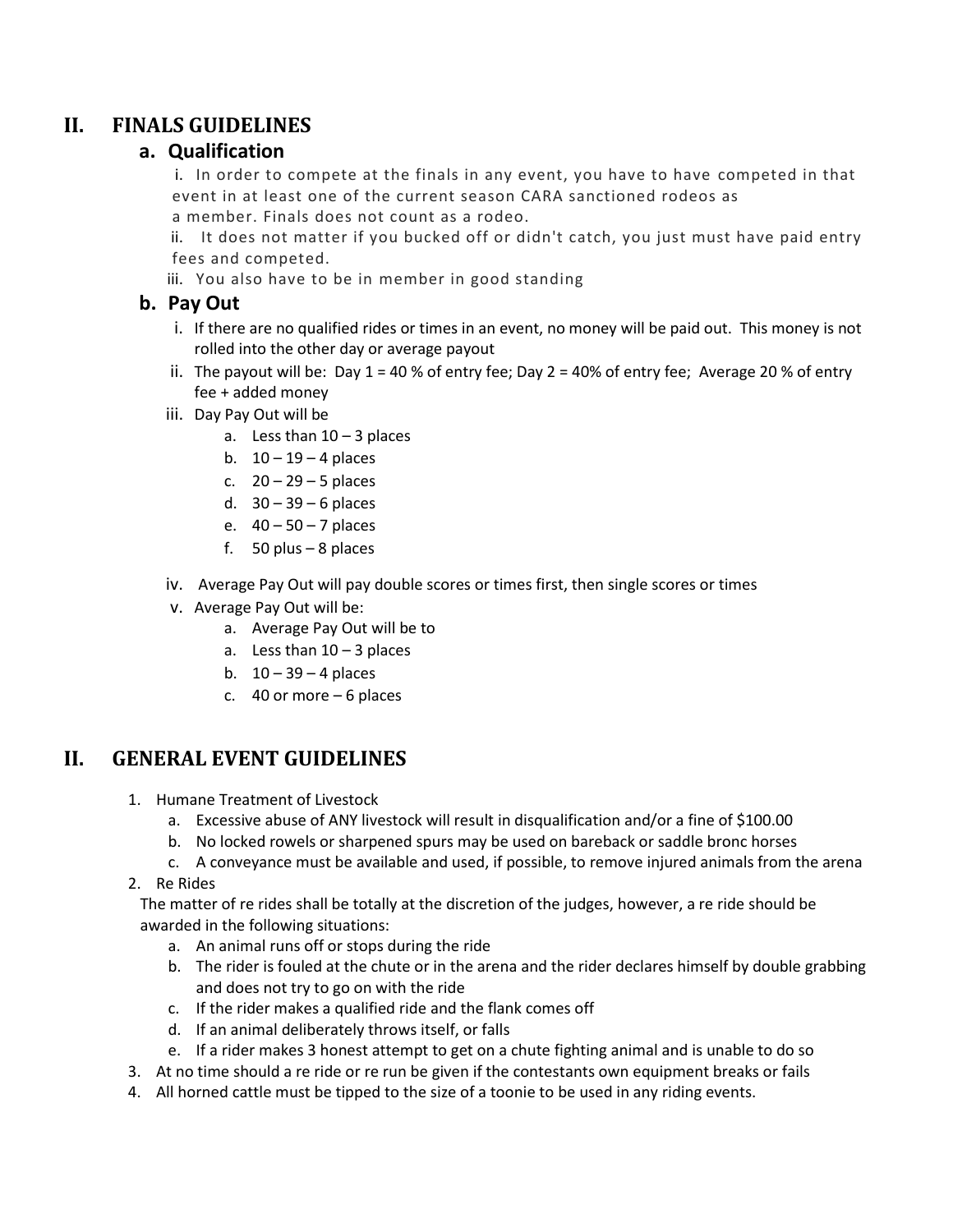- 5. Any of the following offences should disqualify a rider
	- a. Being bucked off
	- b. Pulling leather
	- c. Losing a stirrup
	- d. Touching the animal, self, or rein with free hand
	- e. Fouling the animal by holding the gate.

# **III. ROUGHSTOCK EVENT GUIDELINES**

**Two Head Average and Points** – If contestants are provided two head of stock at a rodeo, the points will be awarded on the two head average. If only one head of stock is ridden by all contestants, points will be awarded to the highest individual rides.

# **A. SADDLE BRONC RIDING**

- 1. To qualify, the rider must have the spurs over the break of the shoulders and touching the horse when the horse's front feet hit the ground on the first jump out of the chute
- 2. If a horse turns out backward or stalls from the chute, the spurring out rule shall be waived
- 3. One arm and hand must be free at all times
- **4. Minimum age for bull riding is 15 years old as of the 1st of January of the current year.**

# **B. BARBACK RIDING**

- 1. To qualify, the rider must have the spurs over the break of the shoulders and touching the horse when the horse's front feet hit the ground on the first jump out of the chute
- 2. If a horse turns out backward or stalls from the chute, the spurring out rule shall be waived
- 3. One arm and hand must be free at all times
- **4. Minimum age for bull riding is 15 years old as of the 1st of January of the current year.**

# **C. BULL RIDING**

- 1. The rope must have a bell and the bell must be under the belly of the animal.
- 2. One arm and hand must be free at all times.
- 3. All horned cattle must be tipped to the size of a toonie to be used in any riding events.
- 4. Minimum age for bull riding is 15 years old as of the 1st of January of the current year.

# **D. STEER RIDING**

- 1. All horned cattle must be tipped to the size of a toonie to be used in any riding events.
- 2. The rope must have a bell and the bell must be under the belly of the animal.
- 3. The rider may use one or two hands
- 4. If one hand slips out while riding with two hands, the rider can keep riding
- 5. Two handed rider will be disqualified if any part of their upper body comes into contact with the animal
- 6. Duration of the ride shall be 8 seconds.
- 7. All steers will be flanked.
- 8. All riders are required to wear a helmet and protective vest.
- **9. Must be at least 7 years old as of January 1st of current year**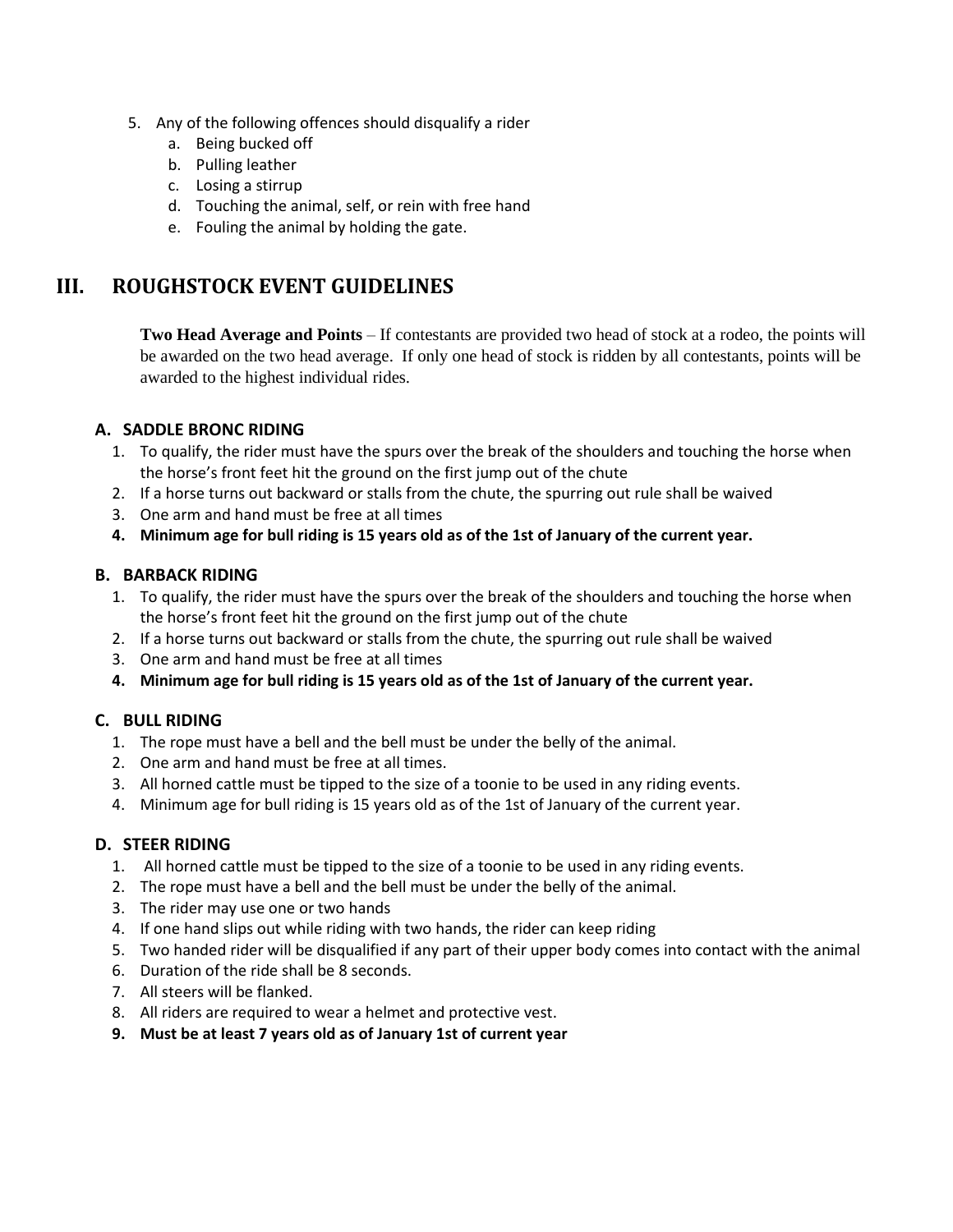# **E. LADIES COW RIDING**

- 1. Must be female and a minimum of 15 years old as of January  $1<sup>st</sup>$
- 2. All riders are required to wear a helmet and protective vest.
- 3. Stock must be of appropriate size
- 4. All horned cattle must be tipped to the size of a toonie to be used in any riding events
- 5. The rope must have a bell and the bell must be under the belly of the animal.
- 6. The rider may use one or two hands
- 7. If one hand slips out while riding with two hands, the rider can keep riding
- 8. A two-handed rider will be disqualified if any part of their upper body comes into contact with the animal
- 9. Duration of the ride shall be 8 seconds.

# **IV. GENERAL TIMED EVENT GUIDELINES**

# **A. BARRIERS**

- 1. Barriers should be inspected before each timed event.
- 2. If the barrier neck rope flies up and hits the contestant or his rope, impairing him, the contestant may declare himself and if so, must be given a rerun. A contestant shall so declare himself by not throwing his rope.
- 3. A contestant, at the discretion of the judge, can be flagged out of the event after breaking the barrier for the third time.

#### **B. BREAKING BARRIERS**

- 1. A ten second penalty will be added for breaking or beating the barrier.
- 2. A barrier should not be considered broken unless the ring drops within ten feet of the post.

# **C. BARRIER FAILURE**

- 1. If the barrier malfunctions in any way, the contestant must take a rerun provided the contestant has made a qualified run. If, **in the judge's opinion,** the barrier malfunction causes the contestant to be disqualified, the contestant will be allowed a rerun.
- 2. If the barrier fails to work and official time has not started, the contestant will get stock back, if a qualified run is made.

# **D. SCORELINE**

1. Local rodeo committees will determine the length of the score line at their rodeo.

#### **E. TIME LIMITS**

- 1. The time limit for completing a run in the tie down roping, junior breakaway roping and team roping should be 30 seconds
- 2. The time limit for completing a run in the Wild Cow Milking and the Wild Horse race should be 2 minutes.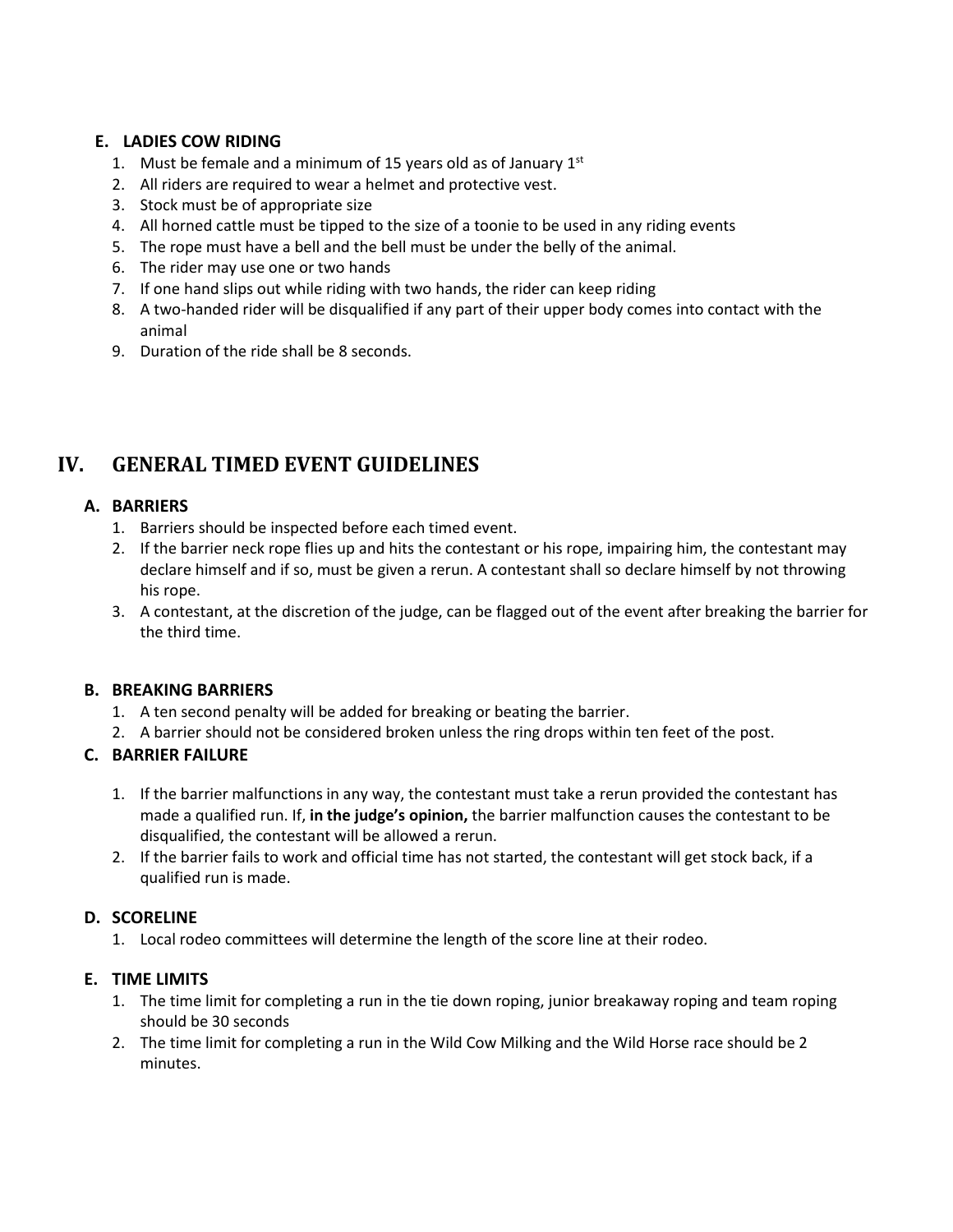# **F. GENERAL ROPING GUIDELINES**

- 1. Roping Box- shall be part of arena during roping events.
- 2. Once score line has been set in timed events, it will not be changed in that go, nor can length of box be changed.
- 3. Lap and Tap No barrier to be used. If barrier judge is used to flag the start, he shall flag the animal when the animal's nose crosses the starting line.
- 4. The line judge must have a tape measure in his possession in case the short end of the barrier is carried. The pigtail of the barrier should not exceed 10 inches in length. A longer pigtail on a barrier will often be carried when the barrier should have been broken. If the pigtail is carried more than 10 feet from the pin, the barrier may be waived, providing the contestant did not obviously beat the barrier. However, if the contestant has obviously broken the barrier, you may still impose a beating- the-barrier penalty.
- 5. Should the barrier break at any point other than designated breaking point, the decision is up to the barrier judge.
- 6. If automatic barrier does not work, but time is recorded, contestant will get time, but there will be no penalty for broken barrier.
- 7. If automatic barrier fails to work and official time has not started, contestant will get stock back if stock is qualified on in the field, therefore entitling contestant to a rerun without penalties.
- 8. If automatic barrier fails to work, and stock is brought back, contestant must take same animal over during or immediately after the same performance.
- 9. If barrier equipment hangs on animal and contestant tries the animal, they accept the animal. If contestant pulls up, they will receive the same animal back.
- 10. Calf belongs to contestant when they call for it, regardless of what happens, with the following exceptions:
	- a. In any timed event, if an animal escapes from the arena, the field judge will drop flag and all watches will be stopped. Contestant will receive original animal back with a lap and tap start. Time already accumulated will be added to time used to complete the qualifying run. If time is not recorded, the contestant will receive a 10 second penalty for any jump or any loop used.
	- b. In case of mechanical failure.
	- c. If, in the opinion of the line judge, contestant is fouled by the barrier, contestant shall get their calf back, providing contestant declares themselves, by pulling up.
- 11. Time to be taken between two flags.
- 12. It shall be the arena director's responsibility to see that contestant competes on the stock drawn for them. In the event of a mistake, stock drawn for must be run during that performance and only that time or score taken.
- 13. In the event that horned cattle are used (Team Roping or Breakaway) then there will be 3 legal catches:
	- a. Both horns;
	- b. Half a head; or
	- c. Around the neck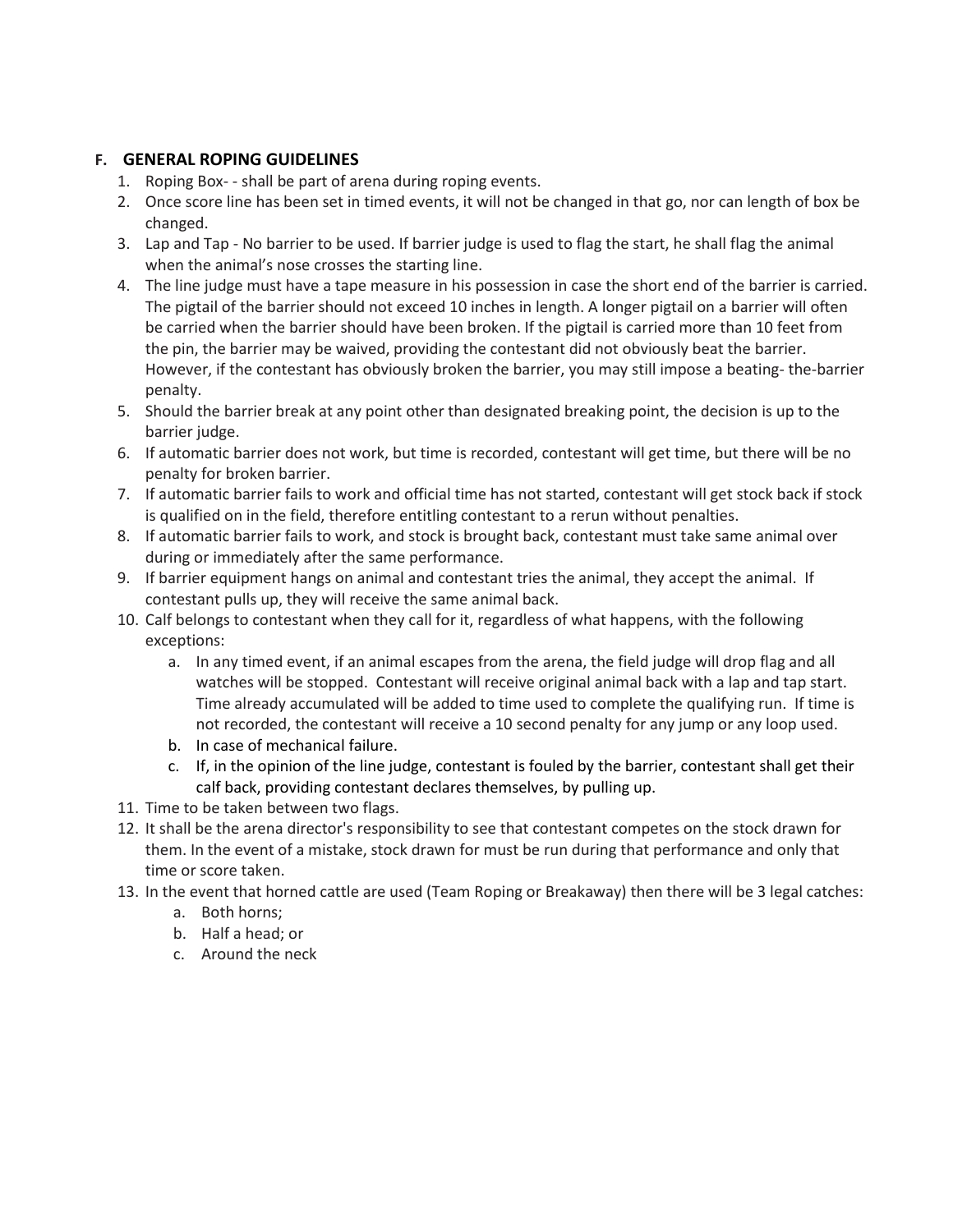# **V. TIMED EVENT GUIDELINES**

# **A. TIE DOWN ROPING**

- 1. The contestant will only be allowed one loop.
- 2. The animal belongs to the contestant when he calls for him, regardless of what happens, except in cases of mechanical failure.
- 3. The contestant must receive no assistance in the field of any kind from outside.
- 4. Rope must be tied hard and fast.
- 5. The contestant must dismount, go down and throw a calf by hand and cross and tie any three feet with at least one wrap and a half hitch.
- 6. If the calf is down when the rope reaches it, the calf must be let up to his feet and thrown by hand.
- 7. The rope must hold the calf until the roper gets his hand on the calf.
- 8. The tie must hold until passed on by the judge.
- 9. The roper must not touch the calf or the rope after giving the finish signal until the judge has completed his examination.
- 10. If the tie comes loose or the calf gets to his feet before the tie has been ruled a fair one, the roper will be marked no time.
- 11. The roper should be disqualified for a jerk down. A jerk down means that calf is jerked straight over backwards landing on its back.
- 12. The field judge will pass on the tie of the calf, timing six seconds from the time the rope horse takes his first step forward after the roper has remounted. The rope will not be removed from the calf and the rope must remain slack until the field judge has passed on the tie.
- 13. **If the calf is dragged more than ten feet the roper should be disqualified.**
- 14. The contestant should be disqualified for:
	- a. Roping the calf before the barrier is released by the calf.
	- b. If the contestants feet touch the ground before the horse has crossed the score line
- 15. Calves should be tied at least once before the start of the rodeo.
- 16. **At the Rodeo Committee discretion, tie down calves may be drawn for. Tie Down stock will be drawn for at the Finals.**

#### **B. BREAKAWAY ROPING**

- 1. Ropes are to be tied to the saddle horn with string.
- 2. A flag that is visible to the flagman or judge must be attached at the knot end of the rope.
- 3. Rope may not be run through bridle, tie down, neck rope or any other device.
- 4. String will be provided and will be inspected by designated official before each contestant competes.
- 5. The calf's head must pass through the loop. The loop must draw up on any part of the calf's body behind the head.
- 6. Rope must be released from contestant's hand to be a legal catch.
- 7. Horse must clear the box before a loop is thrown.
- 8. Ropers must be mounted when time is taken.